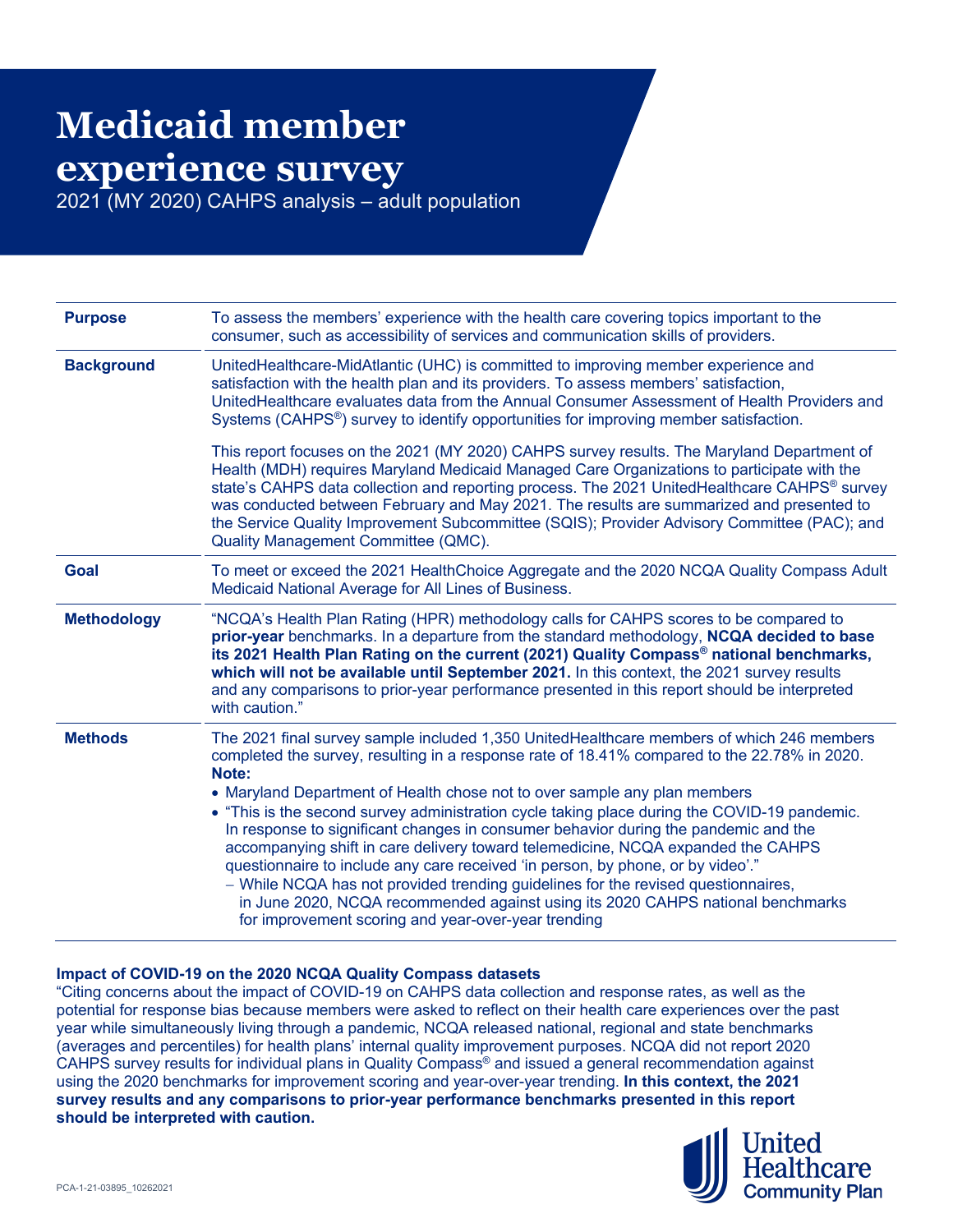## **UnitedHealthcare 2021 rates compared to UnitedHealthcare 2020 rates; 2020 Quality Compass; and 2021 HealthChoice aggregate**

## **Note: "The 2021 survey results and any comparisons to prior-year performance benchmarks presented in this report should be interpreted with caution."**

**Note: +** = UnitedHealthcare 2021 rate is above UnitedHealthcare 2020 Rate/2020 Quality Compass/2021 HealthChoice Aggregate **-** = UnitedHealthcare 2021 rate is below UnitedHealthcare 2020 Rate/2020 Quality Compass/2021 HealthChoice Aggregate

| <b>Composite measure</b>                          | 2020<br><b>UHC</b> rate | 2021<br><b>UHC</b> rate | 2020 Quality<br><b>Compass national</b><br>average: All LOBs | 2021<br><b>HealthChoice</b><br>aggregate |  |
|---------------------------------------------------|-------------------------|-------------------------|--------------------------------------------------------------|------------------------------------------|--|
| <b>Global rating questions</b>                    |                         |                         |                                                              |                                          |  |
| Rating of all health care                         | $76.1% +$               | 76.4%                   | $76.4\% =$                                                   | $76.3% +$                                |  |
| Rating of health plan                             | $71.9% +$               | 74.3%                   | 78.5% -                                                      | $73.6% +$                                |  |
| Personal doctor                                   | $81.2%$ +               | 84.0%                   | $83.4% +$                                                    | $81.7% +$                                |  |
| Specialist seen most often                        | $82.7%$ +               | 88.3%                   | $83.9% +$                                                    | $82.4% +$                                |  |
| <b>Patient experience</b>                         |                         |                         |                                                              |                                          |  |
| <b>Getting needed care</b>                        | $83.4% +$               | 85.8%                   | $82.9% +$                                                    | $84.6% +$                                |  |
| • Q9. Ease of getting needed care                 | $86.5%$ +               | 86.9%                   | $85.8% +$                                                    | $86.4% +$                                |  |
| • Q20. Ease of seeing a specialist                | $80.3% +$               | 84.6%                   | $80.1%$ +                                                    | $82.8% +$                                |  |
| <b>Getting care quickly</b>                       | $84.0\%$ -              | 81.9%                   | $82.3% -$                                                    | $81.9\% =$                               |  |
| • Q4. Ease of getting urgent care                 | $89.1% -$               | 80.6%                   | $85.0\%$ -                                                   | $83.6\%$ -                               |  |
| • Q6. Ease of getting checkup or routine care     | $78.8% +$               | 83.3%                   | $79.8% +$                                                    | $80.2%$ +                                |  |
| <b>Additional measures</b>                        |                         |                         |                                                              |                                          |  |
| <b>How well doctor communicates</b>               | $90.8% +$               | 93.8%                   | $93.1% +$                                                    | $92.0\% +$                               |  |
| • Q12. Doctor explained things                    | $91.6% +$               | 94.0%                   | $93.3% +$                                                    | $91.9% +$                                |  |
| • Q13. Doctor listened carefully                  | $89.7% +$               | 95.3%                   | $93.4% +$                                                    | $92.3% +$                                |  |
| • Q14. Doctor showed respect                      | $91.1% +$               | 94.6%                   | $94.6\% =$                                                   | $93.8% +$                                |  |
| • Q15. Doctor spent enough time                   | $90.6% +$               | 91.2%                   | $91.2\% =$                                                   | $90.1%$ +                                |  |
| <b>Customer service</b>                           |                         |                         |                                                              |                                          |  |
| <b>Customer service</b>                           | $87.3% +$               | 91.5%                   | $89.2% +$                                                    | $88.0\% +$                               |  |
| • Q24. Customer service provided information/help | $80.1% +$               | 86.7%                   | $84.1% +$                                                    | $83.4% +$                                |  |
| · Q25. Customer service was courteous/respectful  | $94.5% +$               | 96.3%                   | $94.4% +$                                                    | $92.7% +$                                |  |
| <b>Coordination of care</b>                       |                         |                         |                                                              |                                          |  |
| <b>Coordination of care</b>                       | $81.4% +$               | 85.3%                   | $85.1%$ +                                                    | $83.1% +$                                |  |